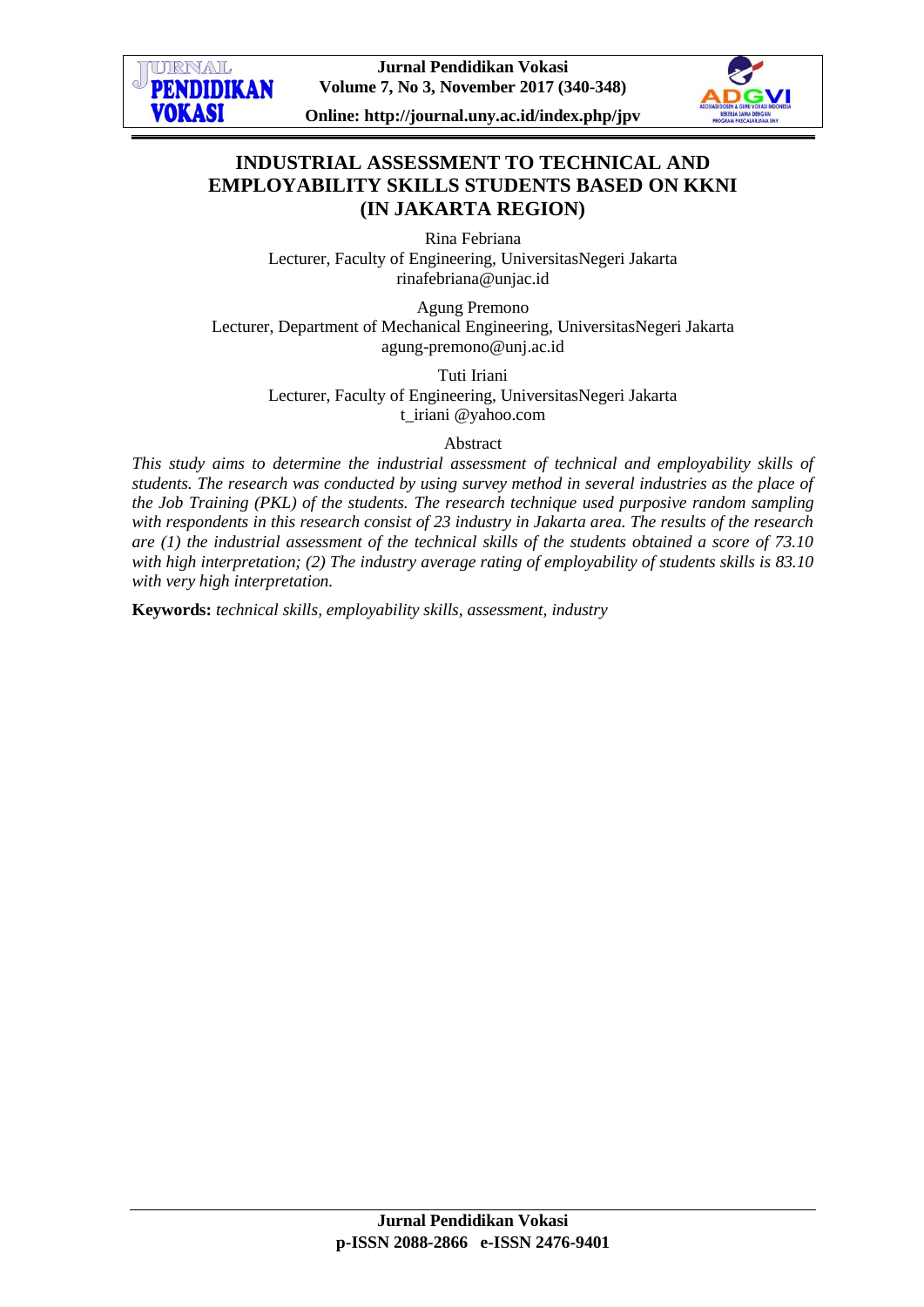#### **INTRODUCTION**

This research is a preliminary study to make an assessment instrument development in the field of expertise based on the Indonesian National Qualification Framework (*Kerangka Kualifikasi Nasional Indonesia/* KKNI). As a preliminary research, this study aims to obtain information related to industry assessment of students' technical and employability skills as preliminary data to determine indicators that can be used as a reference in developing assessment instruments.

Field Work Practice (PKL) is one of the systematic and synchronized forms of empowerment between educational programs in Higher Education with skills acquisition programs obtained through work activities directly in the world of work to achieve a certain level of expertise. PKL activity is a means of proving students' competence either from technical skills aspect or students employability skill after experiencing learning process in the educational institution.

Assessment of technical skills and employability skills in line with the demands of the Indonesian National Qualifiers Framework (KKNI) which divides the learning outcomes based on the qualification level. The framework of job qualification that matches, equalizer, integrates the education and training sectors and work experience in the framework of providing job competence recognition in accordance with job positions in various sectors. The Indonesian National Qualification Framework (KKNI) consists of 9 (nine) levels of qualification, starting from qualification 1 as the lowest qualification to Qualification 9-as the highest qualification (Presiden Republik Indonesia, 2012).

According to KKNI, Diploma III Program is directed to graduates who master the ability in the field of work that is routine and who are not familiar with nature and contextual, independently in the implementation and job responsibilities, and able to carry out supervision and guidance on the basis of managerial skills possessed. Based on the above description, this research is oriented on the assessment of the industry to the technical skills and employability skills of students who are integrated with qualifications at level 5 KKNI qualification.

#### **Indonesia National Qualification Framework (KKNI)**

The Indonesian National Qualification Framework (KKNI) is a framework of job qualification that matches, equates, integrates, the education and training sectors and work experience in the framework of providing job competence recognition in accordance with job positions in various sectors.

The Indonesian National Qualification Framework (KKNI) consists of 9 (nine) levels of qualification, starting from qualification 1 as the lowest qualification to 9th qualification as the highest qualification.

Based on KKNI description of learning achievement for Diploma III which is then formulated in Decree of the Minister of National Education of Republic of Indonesia Number 232/U/2000 About Guidelines for Preparation of Higher Education Curriculum and Assessment of Learning Outcomes as follows:

*"Diploma III program is directed to graduates who master the ability in the field of work that is routine and who are not familiar with the characteristics and contextual, independently in the implementation and job responsibilities, and capable of carrying out supervision and guidance On the basis of his managerial skills"* (Menteri Pendidikan dan Kebudayaan Republik Indonesia, 2013)*.*

The following table is a competency on level 5 for Diploma 3 based on KKNI.

Tabel 1. Qualification of KKNI Level  $-5$ 

|                | No Areas                      | Description of KKNI Level 5                                                                                                                                                                                                                      |  |  |
|----------------|-------------------------------|--------------------------------------------------------------------------------------------------------------------------------------------------------------------------------------------------------------------------------------------------|--|--|
| 1              | Work<br>Skills                | Be able to complete wide-ranging work,<br>choose appropriate methods from various<br>option that have been or have not been<br>standardized by analyzing the data, and<br>able to demonstrate performance with<br>quality and quantity measured. |  |  |
| $\mathfrak{D}$ | $Know-$<br>ledge              | Be able to complete wide-ranging work,<br>choose appropriate methods from various<br>option that have been or have not been<br>standardized by analyzing the data, and<br>able to demonstrate performance with<br>quality and quantity measured. |  |  |
| 3              | Mana-<br>gerial               | Able to manage working groups and<br>prepare comprehensive written reports.                                                                                                                                                                      |  |  |
| 4              | Attitude/<br>Character<br>ity | Responsible for the work itself and can be.<br>given responsibility for the achievement<br>/Personal- of group work.                                                                                                                             |  |  |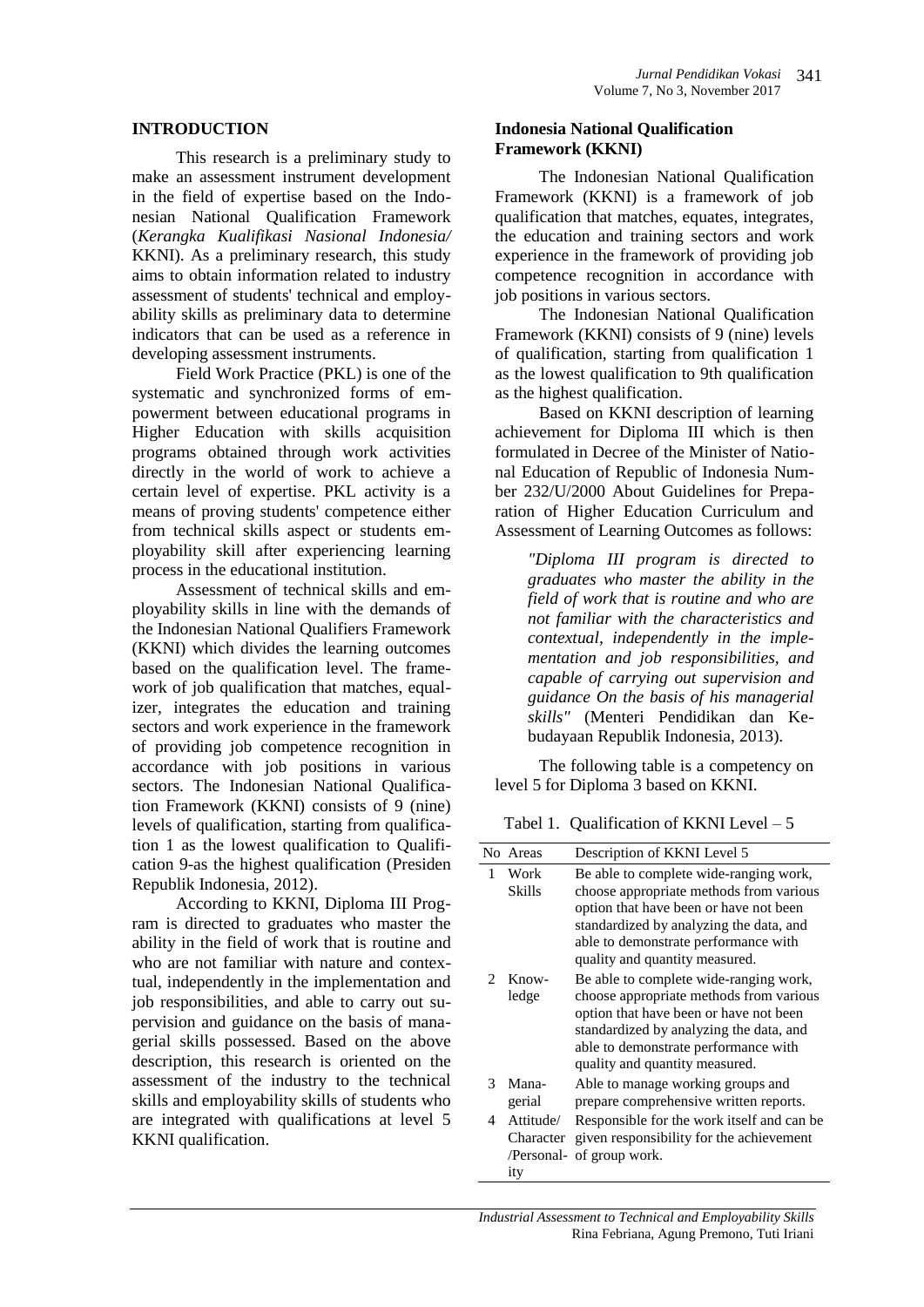## **Technical Skills**

Technical skills are skills in the field of work that includes knowledge and skills. Investopedia defines technical skills as a technical work skill that refers to one's talents and skills to perform a particular job or task. In addition, technical skills are also called hard skills as opposed to soft skills, namely personality, and character (Anonymous, n.d.).

If it is associated with the realm of KK-NI, the technical skills are identical with the work skills and knowledge of the work field. Work skills include; Capable of completing wide-ranging work, selecting appropriate methods from a variety of pre-existing and non-standard options by analyzing data, and being able to demonstrate performance with measurable quality and quantity. While working knowledge consists of mastering the theoretical concepts of a particular field of knowledge in general, and able to formulate the solution of procedural problems.

## **Employability Skills**

Yorke & Knight (2006) defines employability as "a set of achievements, understandings and personal attributes that make individuals more likely to gain employment and be successful in their chosen occupations, which benefits themselves, the workforce, the community and the economy" Achievements, understandings and attributes of one who make the individual more likely to gain employment and succeed at the choice of work that benefits him, the workforce, society, and the economy.

In the employability skills research for the future report (Departement of Education Science and Training, 2002) it is mentioned that "employability skills are defined as' skills required not to gain employment, but also to progress one's potential and contribute successfully to enterprise strategic directions". Employability skills are defined as the skills required not only to gain employment but also for advancement within the company to increase one's potential and contribute to the strategic direction of the company's success.

Learning and Skills Improvement Service (2010) states that "Skills for Life and employability should be central to your preredundancy offer", skills for living and working should center on the supply of surplus.

Furthermore, it was added that "Improved literacy, numeracy, and language skills can have a positive impact on people and their employment prospects. These generic skills can help them to learn new sector-specific and workplace skills ", improving reading, counting, language skills can have a positive impact on people and their job prospects. (Learning and Skills Improvement Service, 2010). Workplace learning provides opportunities for learners to develop and apply knowledge, skills, and work attitudes and behaviors that lead to better and more productive career and job information (Morley, 2010, p. 40).

Competence in the world of work is interpreted as a personal aspect (LOMA's Competency Dictionary, 2006). These personal aspects include nature, motives, value systems, attitudes, knowledge, and skills. The research conducted by Wagiran (2008) on the urgency of graduate competency aspects needed in the industrial world shows that the important aspects of competence are: honesty, work ethic, responsibility, discipline, applying the principles of occupational safety and health, initiative and creativity. It is clear that in terms of competence and skills required, soft skills have a key role in determining the qualifications required by the industry.

This finding is in line with the study conducted by Samani (2004) who found the main competency order needed by the industry which includes: honest, discipline, responsibility, cooperation, problem-solving, and occupation. In line with that, a recent study conducted by Andreas (2007) in demonstrating that the major competencies expected by the industry include an order: honest, discipline, communication, cooperation, and mastery of the field of study (Samani, 2004).

The demand for work skills changes over time. The world of work not only demands to understand and do the job well in the field it is engaged in but also must have the competence and skills that can maintain the continuity of work with better conditions. From some of the above explanations, it can be concluded that employability skills is a set of skills that must be owned by someone in an effort to get a job or improve performance in the workplace.

If it is related to the realm of KKNI than technical skills are identical with managerial ability and knowledge of work field and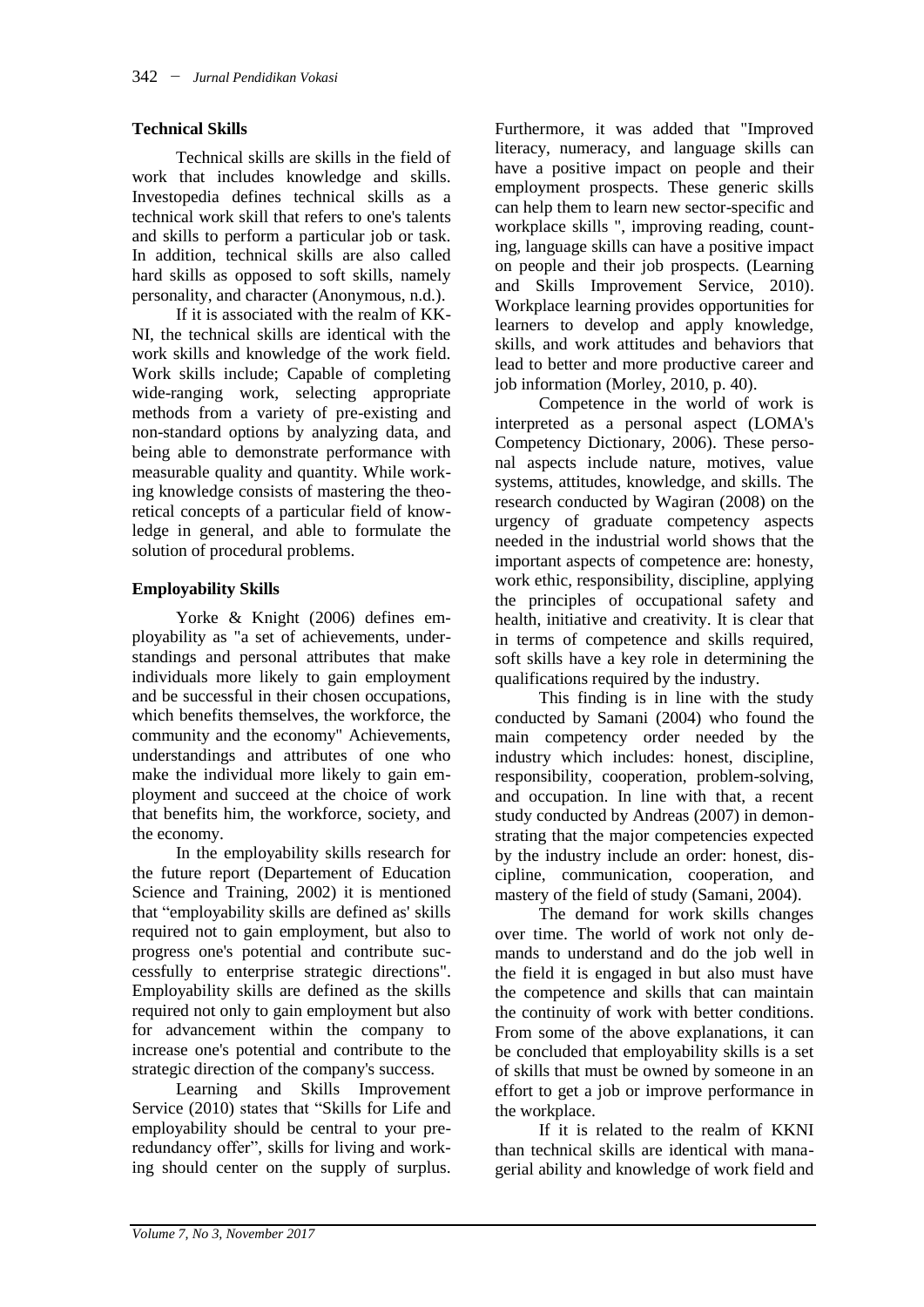attitude/character/personality. Managerial skills include; Able to manage the working group and prepare a comprehensive written report. While attitude/character/ personality that has an indicator: responsible for the work itself and can be given responsibility for the achievement of group work.

## **Practice Field Work (PKL)**

Field Work Practice is one form of systematic and synchronous implementation between educational programs in Higher Education with skills acquisition program obtained through work activities directly in the world of work to achieve a certain level of expertise.

The purpose of the street vendors is one of the activities of the Students to seek work experience before entering the real world of work reflected in the National Education based on Pancasila which aims to improve intelligence, creativity, and skills in order to grow people who can build themselves and are responsible for The development of the nation and state in the achievement of an improved economy and a prosperous life. The cooperation between industry and schools in terms of prakerin has contributed a great deal to the increase in the competence of student skills (Indriaturrahmi & Sudiyatno, 2016).

Handayani & Wening (2016) stated how to obtain competence by students when implementing pre-kerin are: (1) active communication and good cooperation; (2) the use of bel-teach techniques that hear, see and do; (3) the use of appropriate, practical, fast and safe working methods; (4) working independently; (5) work with a genuine sense of responsibility; (6) uphold the work ethic; (7) good organizing and im-plementation in work; (8) undertake work based on trust provided by the industrial instructor (industry guides); (9) doing work that has not previously been done; (self-development); (10) applying commission that has been obtained from school.

## **METHOD**

The Research method used in this research is survey method. Survey research is one of the research approaches that are generally used for large and multiple data collection. Survey research is a study that collects information from a sample by asking through questionnaires or interviews describing various aspects of the population (Fraenkel & Wallen, 1990).

The purpose of survey research is to know the general description of the characteristics of the population. Survey research is used to collect information in the form of opinions from a large number of people on a particular topic or issue. The research roadmap can be seen in the following chart:



Figure 1. Research Mindset

To collect data about technical and employability skills it is necessary to compile the grid and instrument grids used in research. The research instrument is a questionnaire to assess Technical and Employability skills.

The data collection technique is done by giving technical assessment questionnaire and employability skill which contains written a statement to respondent which contains 19 point statement.

The measurement of industry assessment by the instrument in the form of a questionaire acceptance attitude. This questionnaire using Likert scale (Ridwan, 2007) as an alternative to the answer so feach respondent's statements and the grains can choose one answer that fits. Every item the answer is worth 1 (one) to 4 (four) in accordance with the level of the answer, i.e.exelent (SS), good (S), poorly (TS), not good (STS). The procedures undertaken in this study are as follows Figure 2.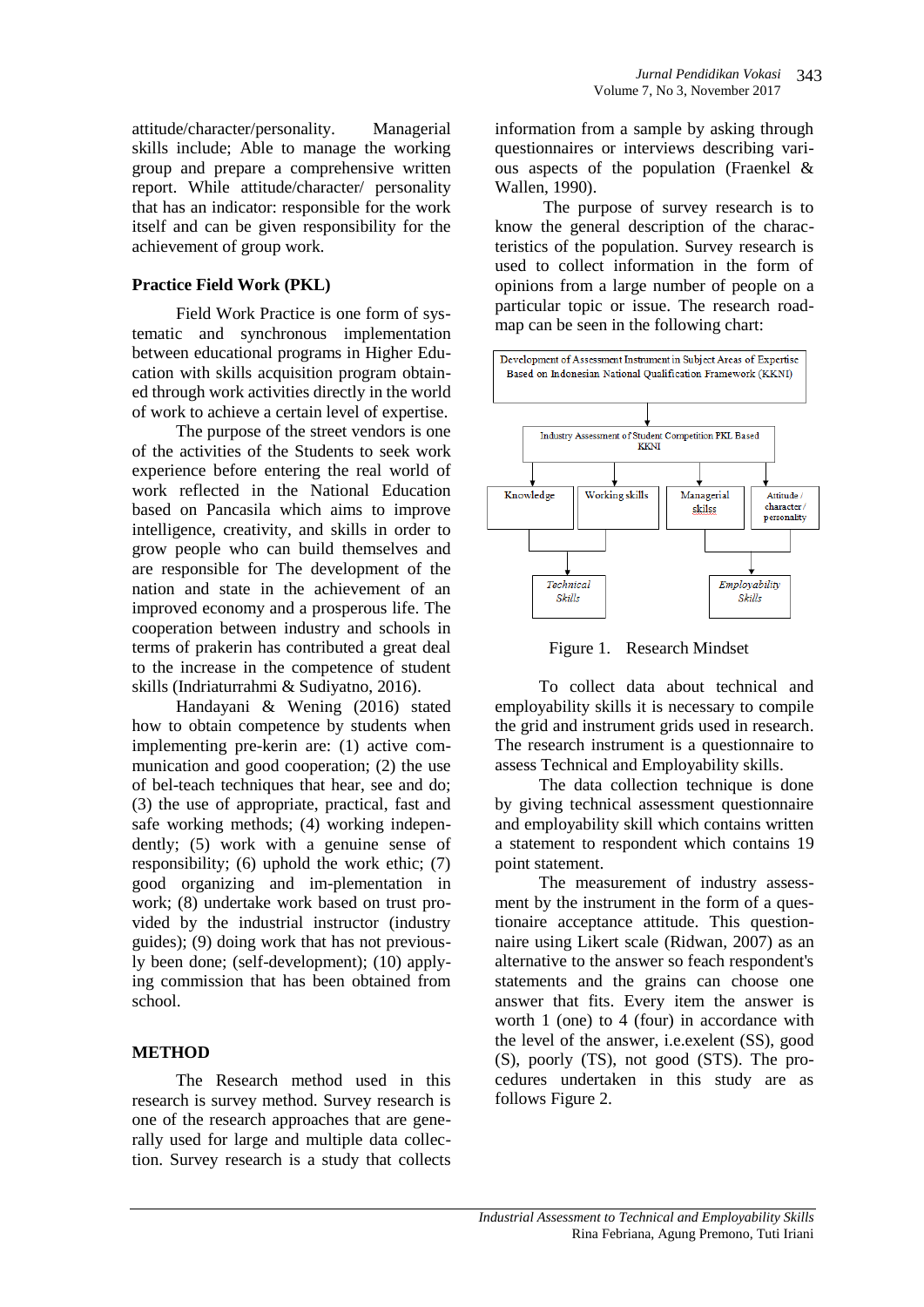|                         |                           | IIISU UIIIEIIUS DASEU INNINI                                                                                                          |                                                                                                                                     |
|-------------------------|---------------------------|---------------------------------------------------------------------------------------------------------------------------------------|-------------------------------------------------------------------------------------------------------------------------------------|
|                         | Assessment<br>of Industry | <b>Technical Skills</b>                                                                                                               | Employability<br>Skills                                                                                                             |
| Components<br>of KKNI   |                           |                                                                                                                                       |                                                                                                                                     |
| Work of<br>Knowledge    |                           | Knowledge of the<br>field of work<br>Ability to analyze<br>tasks<br>Prepare to work<br>Process of work<br>Results and<br>presentation |                                                                                                                                     |
| Working<br>Capability   |                           | Time management<br>Managerial ability<br>in routine task<br>Ability to use IT<br>according to field<br>of work                        |                                                                                                                                     |
| Kemampuan<br>manajerial |                           |                                                                                                                                       | Productivity<br>Teamwork<br>Spirit at work<br>Creativity<br>Solution to<br>problem<br>Attitude in<br>Work<br>Security and<br>safety |
| Sikap                   |                           |                                                                                                                                       | Honesty<br>Discipline<br>Leadership<br>Communication                                                                                |
|                         |                           | Selection of research subjects                                                                                                        |                                                                                                                                     |
|                         |                           |                                                                                                                                       |                                                                                                                                     |
|                         |                           | Preparation of Instrument                                                                                                             |                                                                                                                                     |
|                         |                           |                                                                                                                                       |                                                                                                                                     |
|                         |                           | Data collection                                                                                                                       |                                                                                                                                     |
|                         |                           |                                                                                                                                       |                                                                                                                                     |
|                         |                           | Data analysis                                                                                                                         |                                                                                                                                     |
|                         |                           |                                                                                                                                       |                                                                                                                                     |
|                         |                           | Statistic analysis                                                                                                                    |                                                                                                                                     |
|                         |                           |                                                                                                                                       |                                                                                                                                     |

Tabel 2. The Industry Assessments of the Instruments based KKNI

Figure 2. Research Procedure

Interpretation of statistic resullts

Data analysis techniques in this study using descriptive statistics and variable trends. The tendency criteria used in this study refers to the formula developed by Azwar (2011).

Tabel 3. Trend of Variables

| R Value         | Interpretation |
|-----------------|----------------|
| $0.800 - 1,000$ | Very High      |
| 0,600-0,799     | High           |
| 0,400-0,599     | Enough         |
| 0,200-0,399     | Low            |

## **RESULT AND DISCUSSION**

#### **Description of Industrial Data for Technical Skills Students**

Values obtained from the assessment of student technical skills instruments consisting of 2 indicators of working knowledge and ability of work can be seen in the description below the work of knowledge.

Work knowledge is the ability of a person in the realm of cognitive/knowledge of the field of work. Knowledge of work can be identified through indicators of knowledge about the field of work and the ability to analyze the task being done.

Here is an industry assessment of aspects of student work knowledge



#### Figure 3. Values of Work Knowledge and Ability of Student Task Analysis based on Industrial Assessment

From the instrument given to 23 respondents of the industrial world to the knowledge, aspect obtained a value for the aspect of working knowledge of 84.78 and the aspect of the task analysis capability of 84.78. The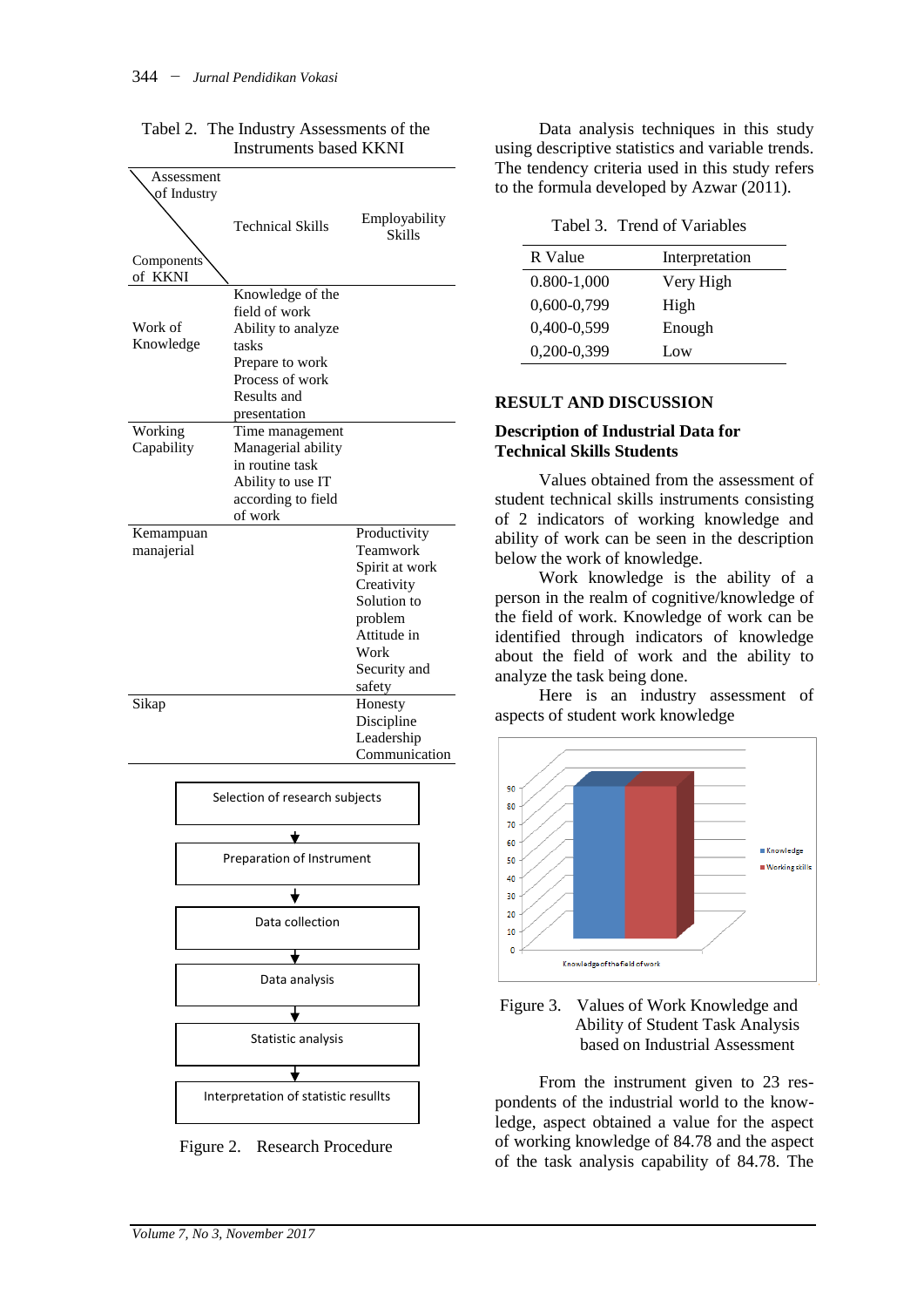overall average value of the working knowledge aspect was obtained 84.78 with very high interpretation. The overall average value of the knowledge aspect of the work area is as follows:



Figure 4. Average Knowledge Score Based on the Industrial Rating

## *Work Skills*

Work skills are the ability of a person in completing the work of wide scope, choose the appropriate method of various options that have been or have not been raw by analyzing the data, and able to demonstrate performance with quality and quantity measured. The ability of the work field can be identified through work preparation indicators, work processes, outcomes and presentation, time in completing the job, managerial skills in the completion of tasks and the use of IT. The following is an industry assessment of aspects of students' work skills.



Figure 5. Values of Working Capability by Industrial Assessment

From the instrument given to 23 industry respondents to the knowledge aspect, the

score for the work preparation indicator is 89.1, the work process indicator is 89.1, the indicator of the result and the presentation is 88,0, the time indicator in completing the job/task is 81, 5, job completion indicator 85.8 and IT usage indicator 89.1. The overall average value of the aspects of the ability of the work field obtained value 87.1 with very high interpretation. The overall average score on the following aspects of employment capability.





Overall assessment of industry average to technical skills of students amounted to 75.9 with very high interpretation.



Figure 7. Industrial Assessment of Technical Skills Students

### **Description of Industrial Data on Employability Skills Students**

Values obtained from the assessment of student employability skills instrument consisting of 2 indicators of managerial ability and attitude can be seen in the description below: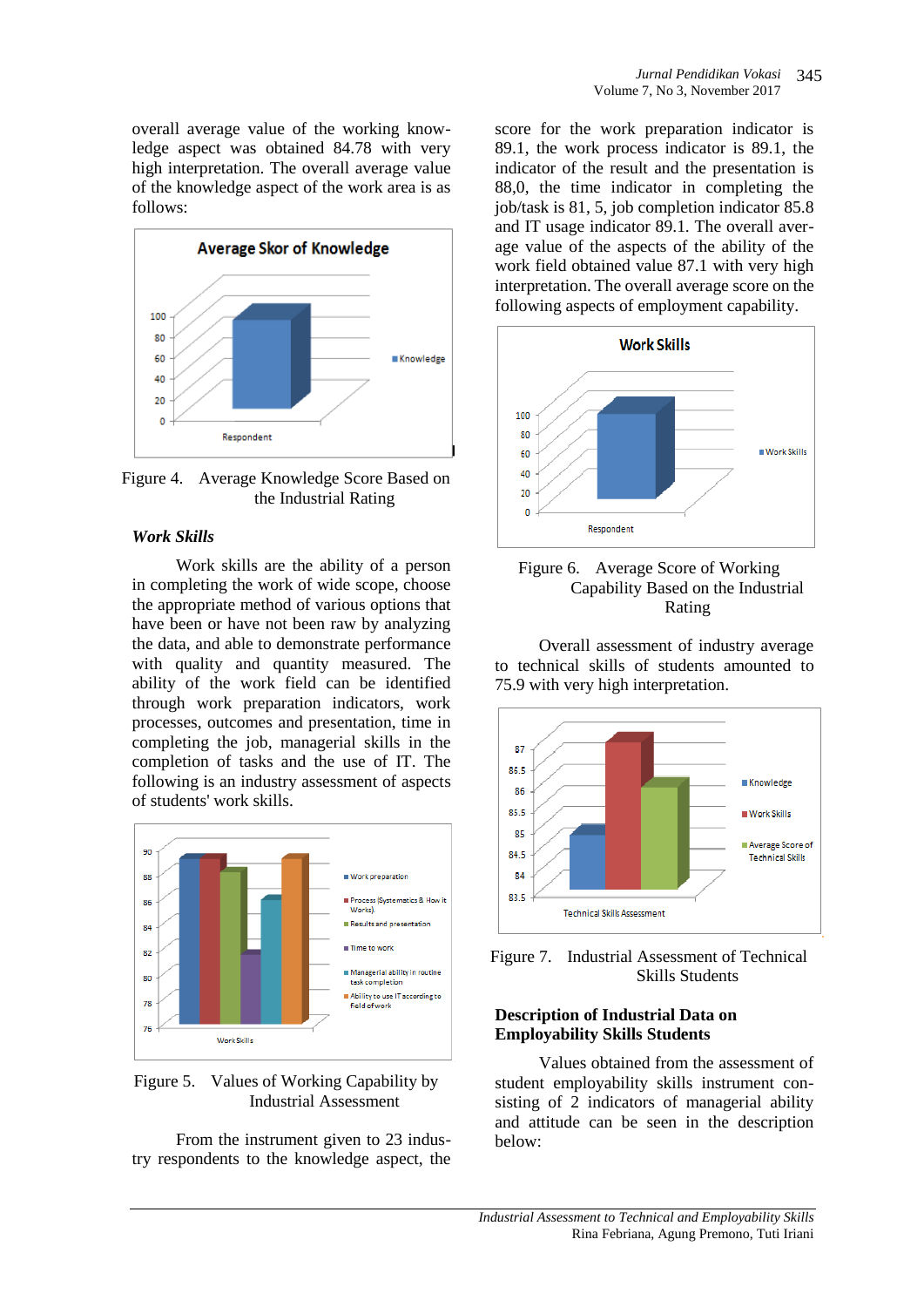#### *Managerial Skills*

Managerial skills are the ability of a person to manage a working group and prepare a comprehensive written report. Managerial capabilities can be identified through productivity indicators, cooperation, morale, creativity, and problem- solving. Here is an industry assessment of aspects of students' work skills:



Figure 8. Values of Managerial Skills Based on the Industrial Rating

From the instrument given to 23 industry respondents on managerial aspect, the score for productivity indicator is 84,7, cooperation indicator equal to 85,8, job morale equal to 86,9, creativity indicator 80,4 and problem-solving indicator 79,3. The overall average value of the aspect of managerial ability obtained 83.4 values with very high interpretation. The overall average score on the following aspects of employment capability:



Figure 9. The Average Managerial Capability Based on the Industrial Rating

#### *Attitude*

Attitude is the personality of a person in responsible on the job itself and can be given

responsibility for the achievement of group work. Attitudes can be identified through indicators of attitude in work, security and safety, honesty, discipline, leadership, and communication. Here is an industry assessment of student attitude aspects:



Figure 10. Value of Attitudes by Industrial Rating

From the instrument given to 23 industry respondents to the attitude aspect, the score of 80.4 for work attitude indicator, safety and safety indicator was 82.6, the honesty indicator was 84.7, the discipline indicator was 84.7. 84.7 leadership indicators and indicators of communication ability of 79.3. The overall average score of the attitude aspect was 82.8 with a very high interpretation. The overall average value of the attitude aspect is as follows:





Overall assessment of industry average to the employability of student skill is 83,10 with very high interpretation.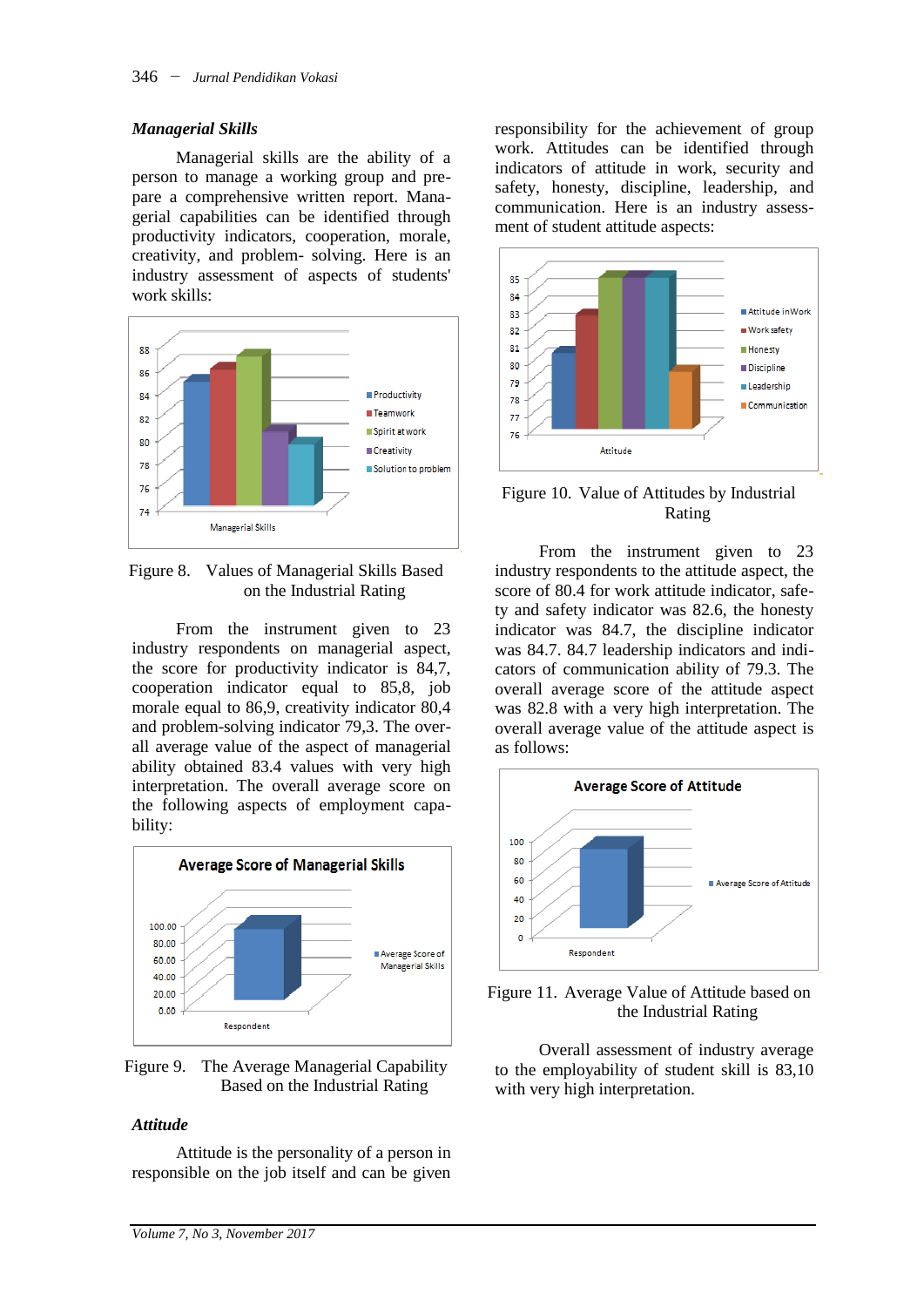

Figure 12. Industry Assessment of Employability Skills Students

## **CONCLUSIONS**

The results show that the assessment indicators on technical aspects and employability skills are indicators received by the industry. Indicators on the technical skills aspect can be identified through the knowledge and skills of the work field. Aspects of employability skills can be identified through indicators of managerial ability and personality/personality. So that all the indicators on technical and employability skills already represent the competence level of qualification in KKNI

The overall average value of the working knowledge aspect was 84.78 with a very high interpretation. The overall average value of the aspects of the ability of the work field obtained value 87.1 with very high interpretation. Assessment of technical skills that include knowledge and ability in the field of work get an average score of 85.9 with a very high interpretation.

The overall average value of the aspect of managerial ability obtained 83.4 values with very high interpretation. The overall average score of the attitudes obtained was 82.8 with a very high interpretation. Assessment of employability skills that include managerial ability attitude gets an average score of 83.1 with very high interpretation.

## **REFERENCES**

- Anonymous. (n.d.). Technical job skills. *INVESTOPEDIA*. Retrieved from https://www.investopedia.com/terms/r/re sume.asp
- Azwar, S. (2011). *Reliabilitas dan validitas* (3rd ed.). Yogyakarta: Pustaka Pelajar.
- Departement of Education Science and Training. (2002). *Employability skills for the future*. Australia: Commonwealth.
- Fraenkel, J., & Wallen, N. E. (1990). *How to design and evaluate research in education*. New York: Mc. Graw Hill Pub Co.
- Handayani, S., & Wening, S. (2016). Kajian perolehan kompetensi keahlian busana butik siswa SMK: studi kasus prakerin di industri pasangan. *Jurnal Pendidikan Vokasi*, *6*(1), 66. https://doi.org/10.21831/jpv.v6i1.8116
- Indriaturrahmi, I., & Sudiyatno, S. (2016). Peran dunia usaha dan dunia industri dalam penyelenggaraan SMK berbasis kearifan lokal di Kota Mataram. *Jurnal Pendidikan Vokasi*, *6*(2), 162. https://doi.org/10.21831/jpv.v6i2.6277
- Learning and Skills Improvement Service. (2010). Pre-redundancy employability toolkit. Retrieved from http://www.moveon.org.uk/downloadsFile/downloads315 7/23\_LSIS\_RedunHbook.pdf.
- LOMA's Competency Dictionary. (2006). LOMA,s Competency Dictionary. In M. A. Hitt, R. E. Freeman, & J. S. Harrison (Eds.), *The Blackwell Handbook of Strategic Management*. Print Publication.
- Menteri Pendidikan dan Kebudayaan Republik Indonesia. Peraturan Menteri Pendidikan dan Kebudayaan Republik Indonesia Nomor 73 Tahun 2013 tentang Penerapan Kerangka Kualifikasi Nasional Indonesia Bidang Pendidikan Tinggi (2013).
- Morley, R. (2010). *Workplace learning guide 2010 learning for life in the 21st century. (e-book)*. Retrieved from https://www.gpaea.org/media/cms/Work place\_Learning\_Guide\_B7D5A66BDA D12.pdf
- Presiden Republik Indonesia. Peraturan Presiden Republik Indonesia Nomor 8 Tahun 2012 tentang Kerangka Kualifikasi Nasional Indonesia (2012).
- Ridwan. (2007). *Skala pengukuran variabelvariabel penelitian*. Bandung: Alfabeta.